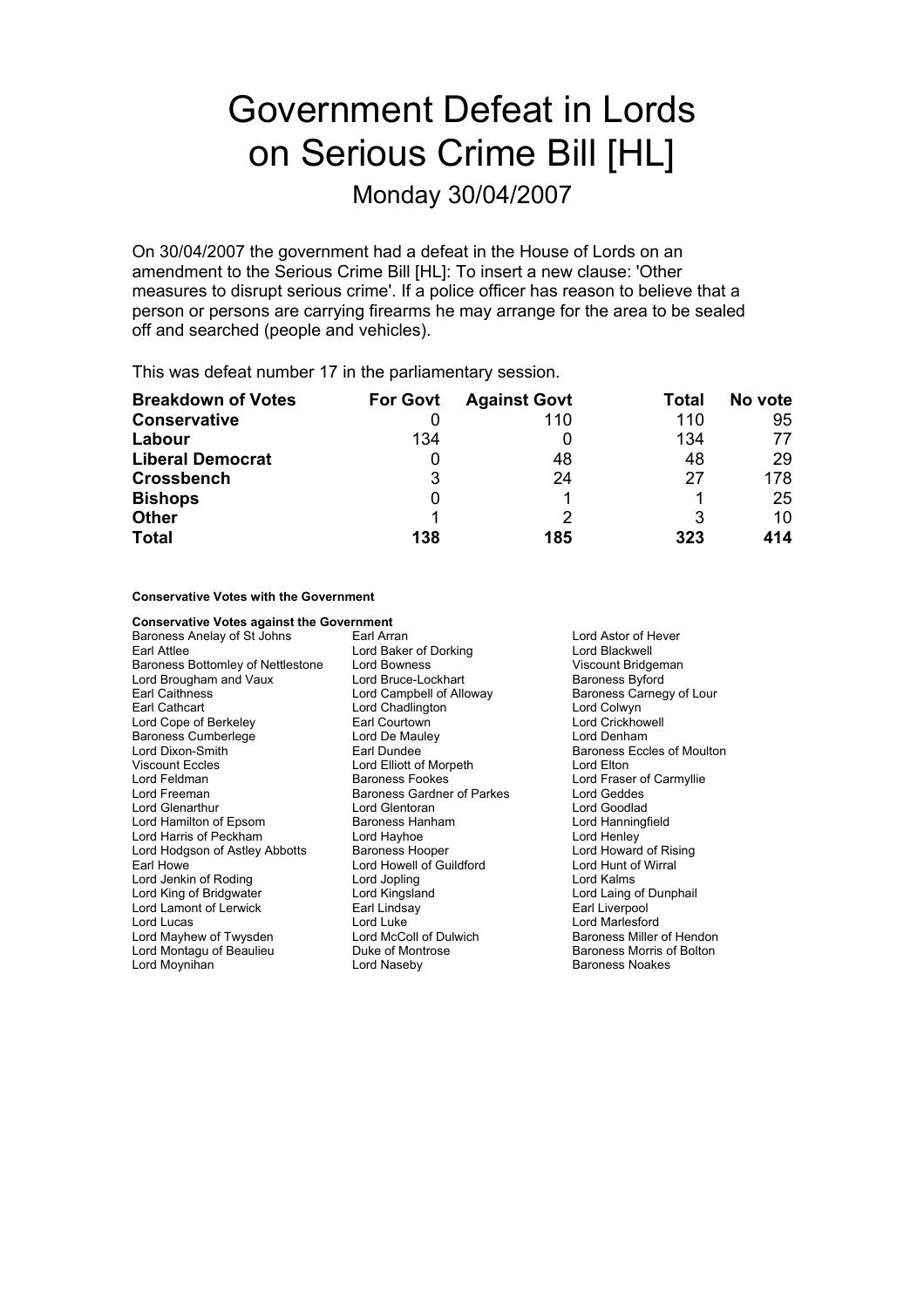Lord Rees<br>Baroness Seccombe Conness Sharoles **Lord Windlesham** 

### **Labour Votes with the Government**

Lord Alli **Example 20 Extraches Amos** Baroness Amos **Lord Anderson of Swansea**<br>Baroness Andrews **Lord Anderson Corporation** Lord Bach Lord Bach Baroness Andrews **Lord Archer of Sandwell**<br>
Lord Barnett<br>
Lord Bassam of Brighton Lord Barnett Lord Bassam of Brighton Lord Bernstein of Craigweil Baroness Blood Christian Lord Borrie Christian Lord Boyd of Duncansby<br>
Lord Bread Lord Borrie Lord Borrie Lord Borrie Lord Brett Lord Brett Lord Brett Lord Brett Lord Brett Lord B Lord Bradley Lord Brennan Lord Brett Lord Brooke of Alverthorpe Lord Brookman Lord Brooks of Translational Lord Brooks of Tremorfacture Corpus Lord Christopher<br>
Lord Campbell-Savours Lord Carter of Coles Lord Campbell-Savours 
Lord Carter of Coles
Lord Clark Conduction-Davis
Lord Clark Conduction-Davis
Lord Clarke of Hampstead
Lord Clark Conduction-Davis
Lord Clark Conduction-Davis
Lord Clark Conduction-Davis
Lord Clark Co Lord Clark of Windermere **Lord Clarke of Hampstead** Lord Clinton-Davis<br>Baroness Cohen of Pimlico **Lord Corbett of Castle Vale** Baroness Corston Baroness Cohen of Pimlico Lord Corbett of Castle Vale<br>Baroness Crawley Lord Cunningham of Felling Baroness Crawley **Lord Cunningham of Felling Clove Clove Lord Davidson of Glen Clova**<br>
Lord Davies of Coity Lord Davies of Oldham **Baroness Dean of Thornton-I** Lord Desai **Lord Donoughue**<br>
Lord Dubs<br>
Lord Fider Lord Dubs<br>
Lord Evans of Parkside Lord Elder Lord Elder Lord Evans of Temple Guiting<br>
Lord Evans of Parkside Lord Falconer of Thoroton Baroness Farrington of Ribblet Lord Faulkner of Worcester Lord Filkin Lord Faulting and Baroness Ford<br>
Lord Foster of Bishop Auckland Lord Fyfe of Fairfield Caroness Gale Lord Foster of Bishop Auckland Lord Fyfe of F<br>Lord Gavron Lord Giddens Lord Gavron Lord Giddens Lord Giddens Lord Goldsmith<br>
Lord Gordon of Strathblane Baroness Goudie Baroness Gould Lord Graham of Edmonton Lord Grocott Lord Grocott Lord Harris of Chilton Cord Harris of Lord Harris of Lord Haskel Lord Harrison Lord Hart of Chilton<br>
Lord Haworth **Baroness Henig** Baroness Hollis of Heigham Lord Howarth of Newport Baroness Howells of St Davids<br>
Lord Howie of Troon Lord Hoyle Cord Hovels and Baroness Howells of Woodside Lord Howie of Troon **Lord Hoyle** Lord Hoyle **Lord Hughes of Woodside**<br>
Lord Hunt of Kings Heath **Lord Janner of Braunstone** Lord Jones Lord Jordan Lord Judd Lord King of West Bromwich Lord Kirkhill Lord Layard Lord Lea of Crondall Lord Leitch Lord Lord Lipsey<br>
Lord Mackenzie of Culkein Lord Mackenzie of Lord Mackenzie of Framwellow Lord Mason of Barnsley **Communist State Baroness Massey of Darwen** Lord Maxton<br>
Baroness McDonagh **Communist Communist Communist Communist Communist Communist Communist Communist Communist C** Baroness McDonagh Baroness McIntosh of Hudnall<br>
Lord Mitchell Lord Moonie Baroness Morgan of Drefelin Baroness Morris of Yardley Lord Morris of Handsworth Cord C'Neill of Clackmannan Lord Parekh Lord O'Neill of Clackmannan Lord Plant of Highfield **Baroness Prosser** Cord Puttnam Baroness Quin<br>
Baroness Quin Cord Radice Cord Radice Corporation Baroness Rar Baroness Rendell of Babergh Lord Richard<br>Baroness Royall of Blaisdon Baroness Scotland of Asthal Lord Sewel Baroness Royall of Blaisdon a Baroness Scotland of Asthal Lord Sewel<br>Lord Sheldon a Lord Solev Viscount Simon Baroness Taylor of Bolton Lord Taylor of I<br>
Lord Tomlinson Lord Triesman

Lord Northbr ok o Earl Northesk Baroness O'Cathain Earoness Oppenheim-Barnes Lord Parkins<br>
Lord Pilkington of Oxenford Lord Plumb Baroness Perry of Southwark Lord Pilkington of Oxenford Lord Plumb<br>
Lord Quinton Cord Reavist Baroness Rawlings Lord Reav Lord Quinton **Carolings** Baroness Rawlings **Lord Reay**<br>
Lord Rees **Lord Roberts of Conwy** Lord Rotherwick Baroness Seccombe Baroness Sharples Lord Shaw of Northstead<br>Lord Sheikh Baroness Shephard of Northwold Earl Shrewsbury Baroness Shephard of Northwold<br>
Lord Stewarthy<br>
Lord Strathclyde<br>
Lord Strathclyde Lord St John of Fawsley **Lord Stewartby** Lord Strathcland Strathcland Strathcland Lord Strathcland Lord Tebbit Lord Swinfen Lord Taylor of Holbeach Lord Tebbit Viscount Trenchard<br>Baroness Verma Lord Waddington Viscount Ullswater **Baroness Verma** Lord Waddington<br>
Lord Wade of Chorlton **Baroness Lord Walker of Worcester** Baroness Wilcox Lord Walker of Worcester<br>Lord Wolfson

Baroness Adams of Craigielea Lord Adonis Lord Anned Baroness Billingham **Baroness Billingham** Lord Bilston Lord Janner of Braunstone Lord Moonie **Baroness Morgan of Huyton**<br>
Baroness Morgan of Huyton<br>
Baroness Morgan of Huyton<br>
Lord Morris of Handsworth Viscount Simon Contraction Lord Soley<br>
Lord Taylor of Blackburn Lord Temple-Morris

Lord Davies of Coity **Lord Davies of Oldham** Baroness Dean of Thornton-le-Fylde<br>
Lord Dean Lord Donoughue<br>
Lord Dravson Baroness Farrington of Ribbleton Baroness Goudie Baroness Gould of Potternewton<br>
Lord Grocott<br>
Lord Harris of Haringey Baroness Hilton of Eggardon Lord Mackenzie of Framwellgate Lord Radice **Baroness Ramsay of Cartvale** Lord Tunnicliffe